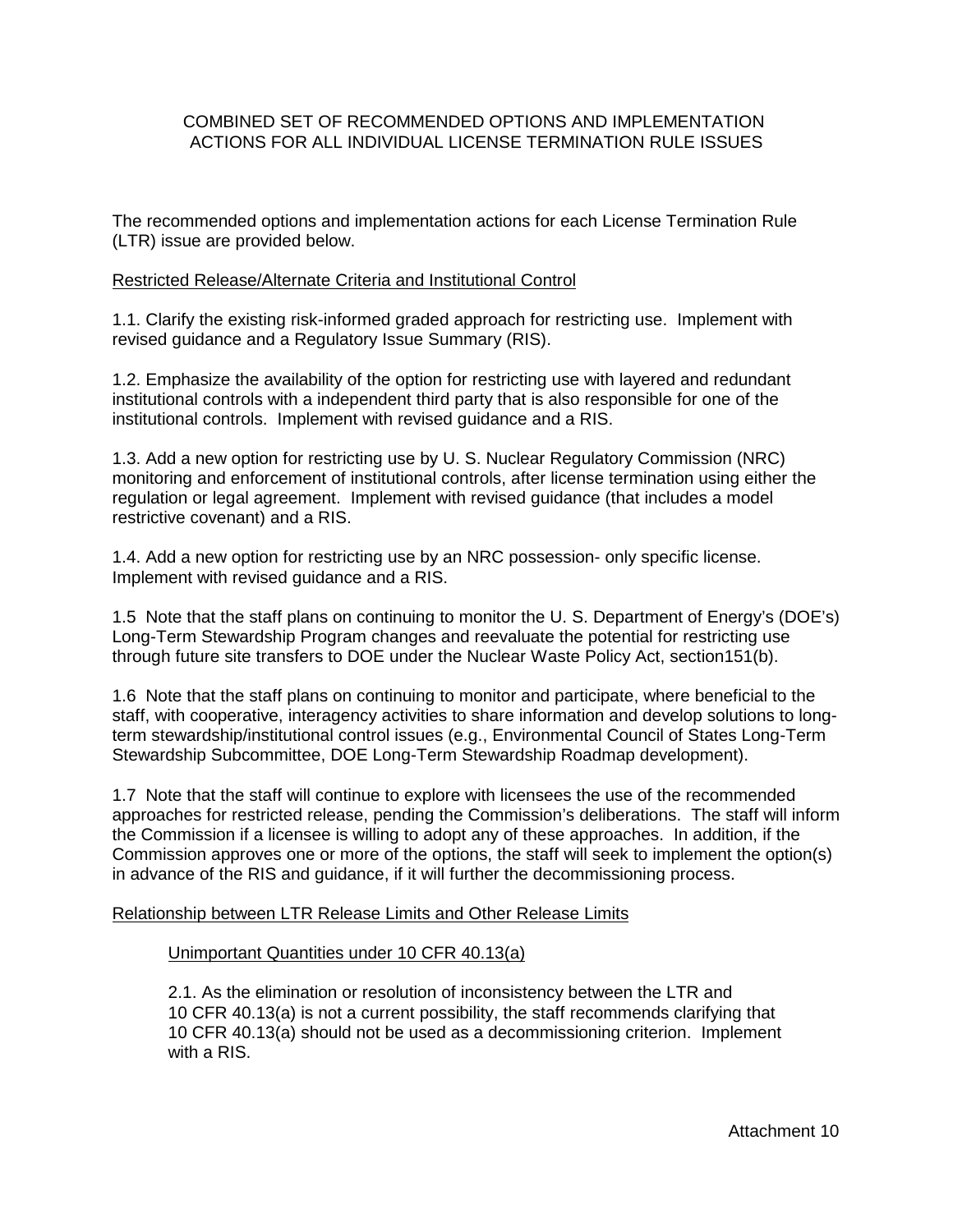# Appropriateness of Developing a Separate Unrestricted Release Standard for Uranium and Thorium

3.1 The staff acknowledges that there are some significant inconsistencies in the potential exposures allowed between 10 CFR 20.1402 and other regulations in 10 CFR Part 40. Although the staff is reevaluating some of these 10 CFR Part 40 regulations, the staff does not believe that they are applicable as unrestricted release criteria for source material specific licensees.

3.2 The staff has also found that there are only a limited number of existing source material sites that have not already sought unrestricted release that may find it necessary to cleanup to requirements other than those in 10 CFR 20.1402. If NRC jurisdiction of non-purposefully-used uranium and thorium is transferred to other agencies, as discussed in the JWG's paper, the number of existing NRC and Agreement State source material sites licensed under the AEA, and potential future licensees, would be further reduced. However, because the staff believes that it may be necessary to retain the SDMP/complex decommissioning sites under NRC jurisdiction, the recommendation of the JWG will not result in a significant reduction in the number of overall sites that would benefit from a separate unrestricted standard.

3.3 In summary, the staff believes that the opportunity provided by the existing LTR allows complex source material sites the flexibility to reduce burden through a graded approach (unrestricted use to restricted use to alternate criteria) that can be based on risk. Continued use of the LTR would also maintain 10 CFR 20.1402 as an unrestricted release standard for source material sites that are not so complex so that public confidence is not impacted. As a result, the staff believes that given the flexibility in the existing regulations in 10 CFR 20.1402, 20.1403, and 20.1404,and in conjunction with the limited number of sites that may require cleanup to criteria other than those in 10 CFR 20.1402, it is not appropriate at this time to develop a separate unrestricted release standard for source material licensees. This issue should be discussed in a RIS.

# On-Site Disposal under 10 CFR 20.2002

4.1 Continue the current practice of approving on-site disposals with a dose criterion of a "few millirem." This is consistent with staff's goal of preventing future legacy sites, and not unnecessarily creating restricted release sites. This option should be implemented with revised guidance and a Regulatory Issue Summary.

4.2 Permit burial requests with a dose criterion of 1 mSv/yr (100 mrem/yr), as long as such requests are approved contingent on providing additional financial assurance to cover the cost of decommissioning the burial site for license termination. The additional financial assurance satisfies staff's concern with preventing future legacy sites, while leaving this option available provides licensees with maximum flexibility under the existing regulation. Note that this issue is addressed in Attachment 7 as an indicator of the need for increased financial assurance.

# Controlling the Disposition of Solid Materials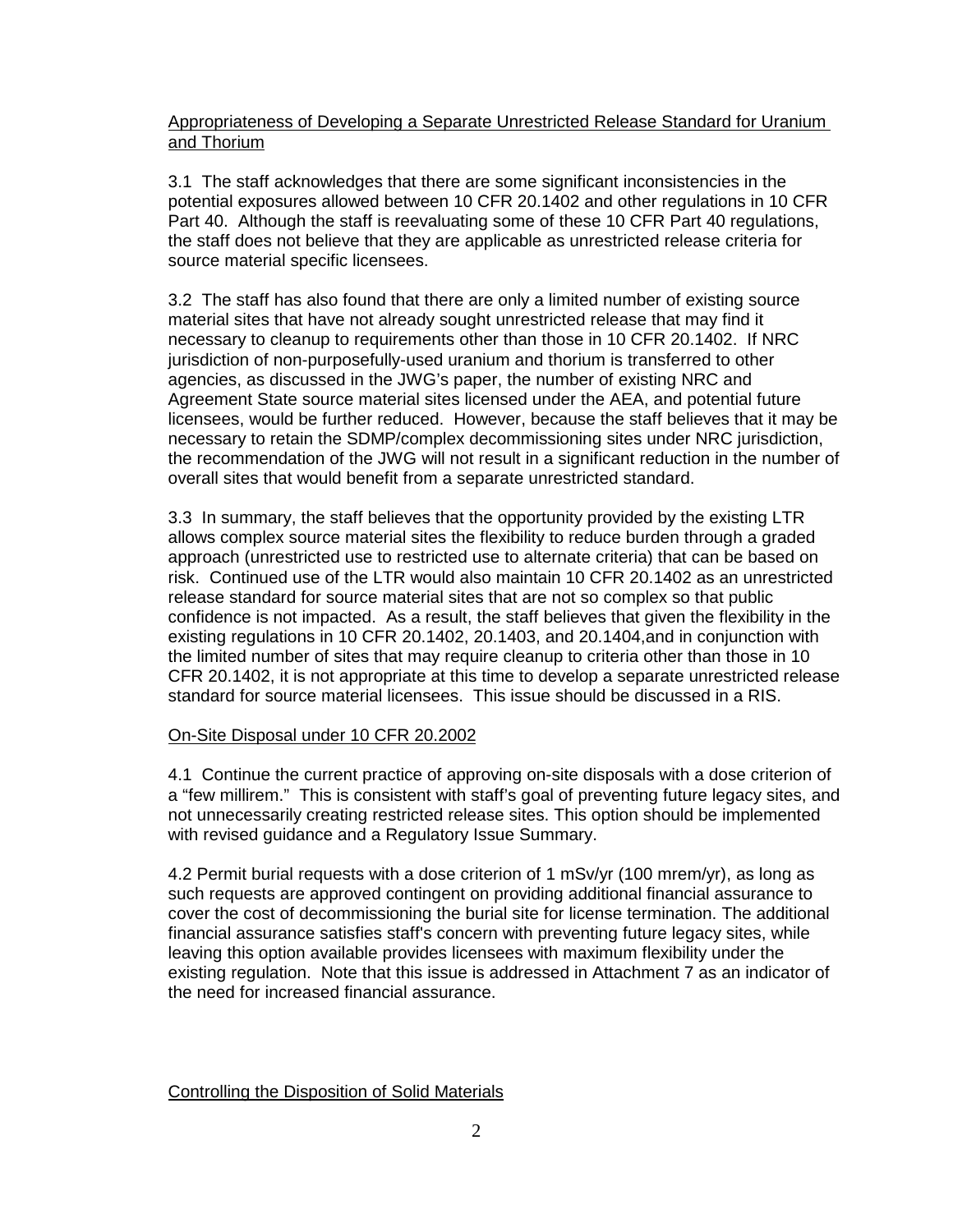5.1 Describe the relationship between the LTR's unrestricted-release dose constraint and the existing case-by-case approach for controlling the disposition of solid materials. The staff's qualitative judgment, at this time, is that the LTR is protective of public health if materials are removed from a site after license termination for unrestricted use, mainly due to the conservatism in the LTR technical basis and current dose-modeling assumptions, ALARA considerations, and the effects of mixing when residual radioactivity is moved to other locations. This should be clarified in a Regulatory Issue Summary.

5.2 Note that insights from the ongoing technical development associated with the rulemaking effort on controlling the disposition of solid materials can be used in the development of a rationale to further explain the relationship between criteria in the LTR and those for controlling the disposition of solid materials, and support the current view that the LTR is protective of offsite releases after license termination for unrestricted use.

# Realistic Exposure Scenarios

6.1. Clarify that more realistic exposure scenarios can be justified by licensees assuming reasonable foreseeable (e.g., a few decades and possibly up to 100 years) land use for the 1,000 year analysis time period. Implement in revised guidance and a RIS.

6.2 Note that the staff will provide to the Commission cases that may implement this approach in the near future for the AAR, Cabot-Revere, Michigan Department of Natural Resources, and Fansteel sites. In addition, if the Commission approves the recommended opition, the staff will seek to implement the option in advance of the RIS and guidance, if it will further the decommissioning process.

6.3 The staff continues to be committed to improving the other technical areas of dose modeling for decommissioning. These include improving the guidance, pursuing computer model improvements and development, and improving the state of knowledge on individual parameters and processes involved.

## Measures to Prevent Future Legacy Sites

## Changes to Financial Assurance

## **Initial Underestimation of Decommissioning Cost:**

7.1 Revise regulation to provide for NRC approval of the decommissioning funding plan (DFP) and to require licensees to provide a DFP and financial assurance based on unrestricted release. Provide existing licensees with the option to provide financial assurance for restricted release if the licensee submits and receives NRC approval of a decommissioning plan (DP) demonstrating its ability to meet restricted use criteria, or alternatively, if the licensee implements institutional controls and obtains third party oversight for a restricted release. Implement with a rulemaking, new guidance, and a RIS. Operational Indicators of Increasing Costs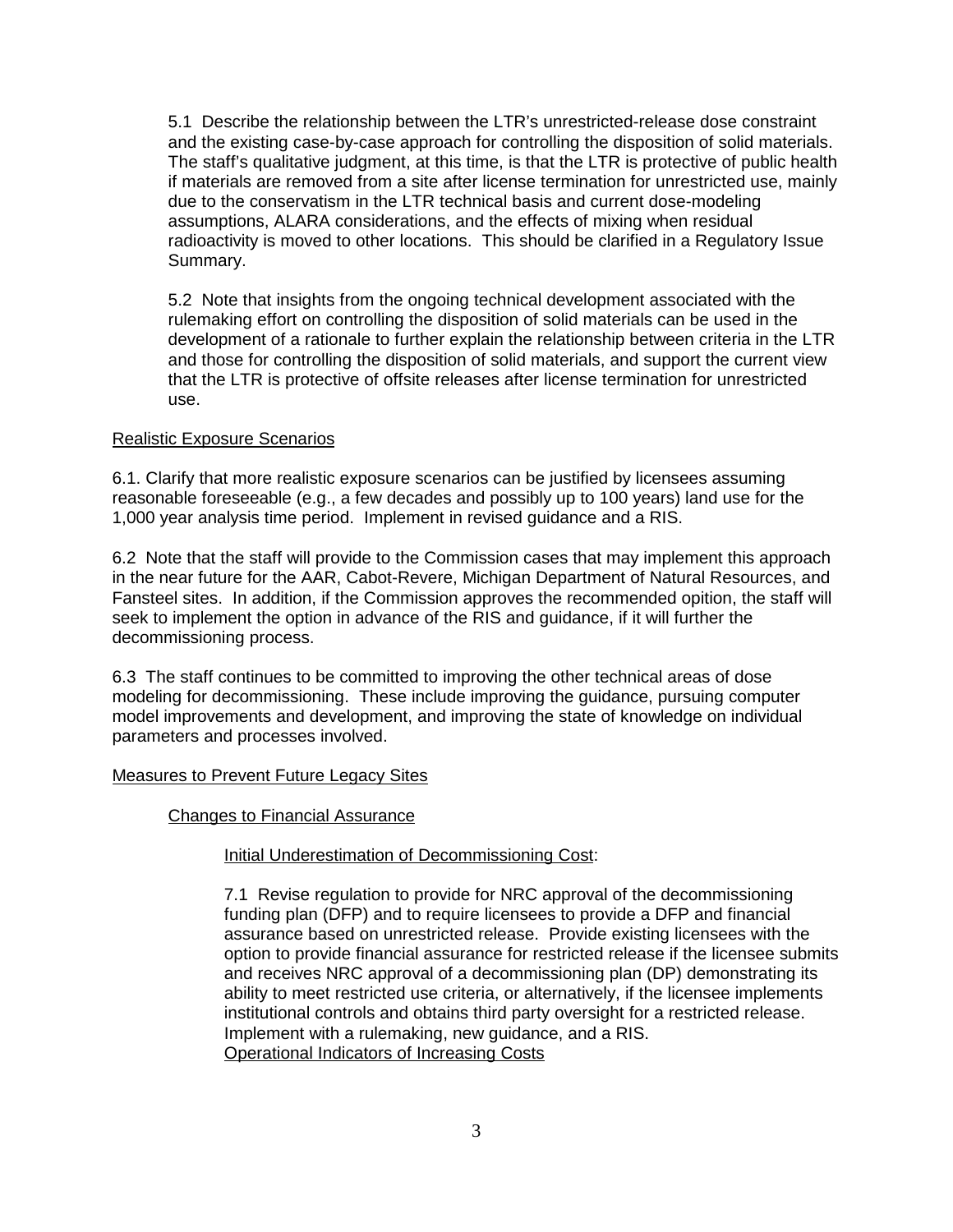7.2 Revise regulation to require a licensee to re-evaluate its decommissioning cost estimate, and, if necessary, provide additional financial assurance to cover higher costs, within a reasonable time after an operational event that indicates a potential for increasing decommissioning costs. Operational indicators would include: spills and spread of contamination, groundwater contamination, and other events. Implement with a rulemaking, new guidance, and a RIS.

7.3 Revise regulation, for sites with large radioactive material throughput or liquid processes, to require licensee to periodically obtain subsurface soil and groundwater contamination data to update its decommissioning cost estimate. Implement with a rulemaking, new guidance, and a RIS.

## Unavailability of Funds in Bankruptcy Where Financial Assurance Is Provided by Parent Company or Self-guarantee

7.4 Request comments on options under consideration for changing the parent company and self-guarantee mechanisms in a notice of proposed rulemaking, beyond the option in 7.6. Implement in the Federal Register Notice of a proposed rulemaking and a RIS.

### Inadequate Financial Disclosure

7.5 Revise regulation to require licensee with a parent or self-guarantee to provide additional certification that its financial statements do not omit offbalance sheet liabilities that would prevent it from meeting the financial test. Implement with a rulemaking, new guidance, and a RIS.

## Reaching Assets after Corporate Reorganization If Financial Assurance Proves Inadequate

7.6 Revise regulation to require licensees to provide NRC with agreements that allow NRC to hold parent companies and subsidiaries liable for decommissioning costs. As part of the rulemaking, consider requiring the parent company of licensee subsidiaries to be a co-licensee. Implement with a rulemaking, new guidance, and a RIS.

## Investment Losses Reduce Trust Account Balance

7.7 Where decommissioning funds are held in investments that may suffer market losses, revise regulation to require licensee to perform periodic comparison of actual amount of funds in trust to its decommissioning funding requirement, make up any shortfall, and report the funding addition to NRC. Implement in a rulemaking, new guidance, and a RIS.

## Accidental Release Increases Decommissioning Cost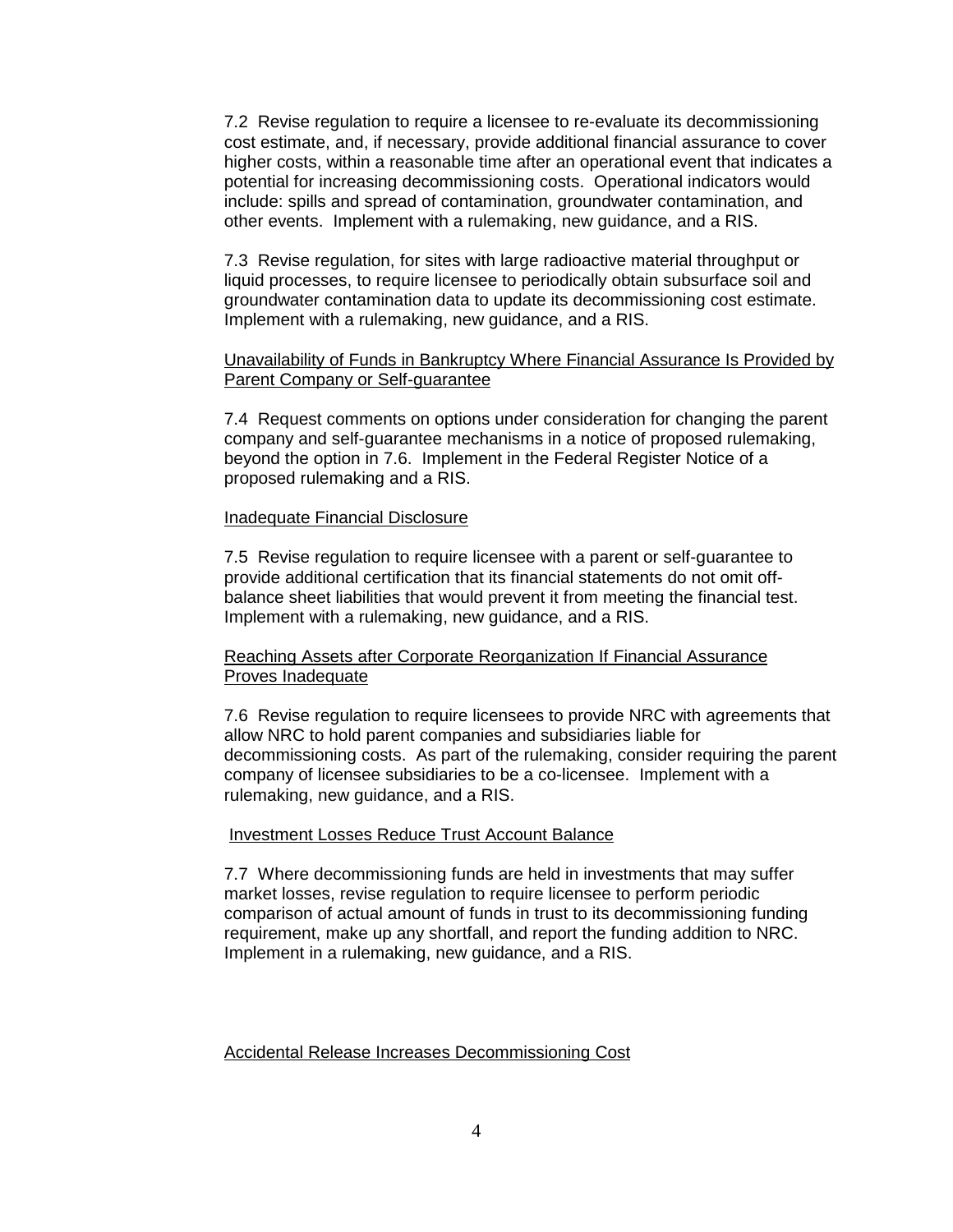7.8 Revise regulation to require certain licensees to obtain onsite property damage insurance to cover the cost of cleaning up accidental releases. Implement in a rulemaking, new guidance, and a RIS.

### Changes in Licensee Operations

#### Chronic Releases

8.1. Revise requirement (10 CFR 20.1406) to remove the "other than renewals" statement, so that both current licensees and new applicants are required to design and operate facilities to minimize contamination. For existing licensees, the emphasis should be on procedural changes. Physical changes to the facility should be made only when procedures fail to reduce releases. There should be a cost-risk-benefit analysis evaluating effects of potential contamination. For example, contamination that impacts groundwater could migrate through large volumes of the subsurface, and potentially beyond the site boundary. This would result in a large cost to remediate, that could be avoided by an investment in prevention. Implement in a rulemaking, revised guidance, and a RIS.

8.2. Increase emphasis on the potential for enforcement sanctions for noncompliances with the requirements related to surveys and monitoring, records of operational and environmental releases, reporting, etc. (i.e., 10 CFR Sections 20.1500, 20.2100, 20.2200, and 40.36). Take enforcement actions, as appropriate, to better focus licensee response to environmental contamination problems resulting from such non-compliances. Implement in revised enforcement guidance and a RIS.

#### Reporting Deficiencies

8.3. Develop a risk-informed approach that includes requiring definition of sites with "high risk" of subsurface contamination as those with large volumes of longlived radionuclides, large throughput, or liquid processes. Implement in a rulemaking, revised guidance, and a RIS.

8.4. Implement the risk-informed approach (Recommendation 8.3) to require specific monitoring and reporting programs including subsurface characterization, monitoring, and reporting under two conditions:

1) For sites with "high risk", at license application or renewal, a minimum plan to define and monitor the subsurface (e.g., three to five wells to identify geologic and hydrologic characteristics of the site), and an annual report of the concentrations of contaminants of concern;

2) For all sites, on experiencing events(s) that contaminate the subsurface, an expanded monitoring and reporting program that adds wells to fully characterize the extent and migration of resultant plume(s), and more frequent monitoring and reporting, approximately quarterly. This would be done in conjunction with financial assurance requirements. Implement in a rulemaking, revised guidance, and RIS.